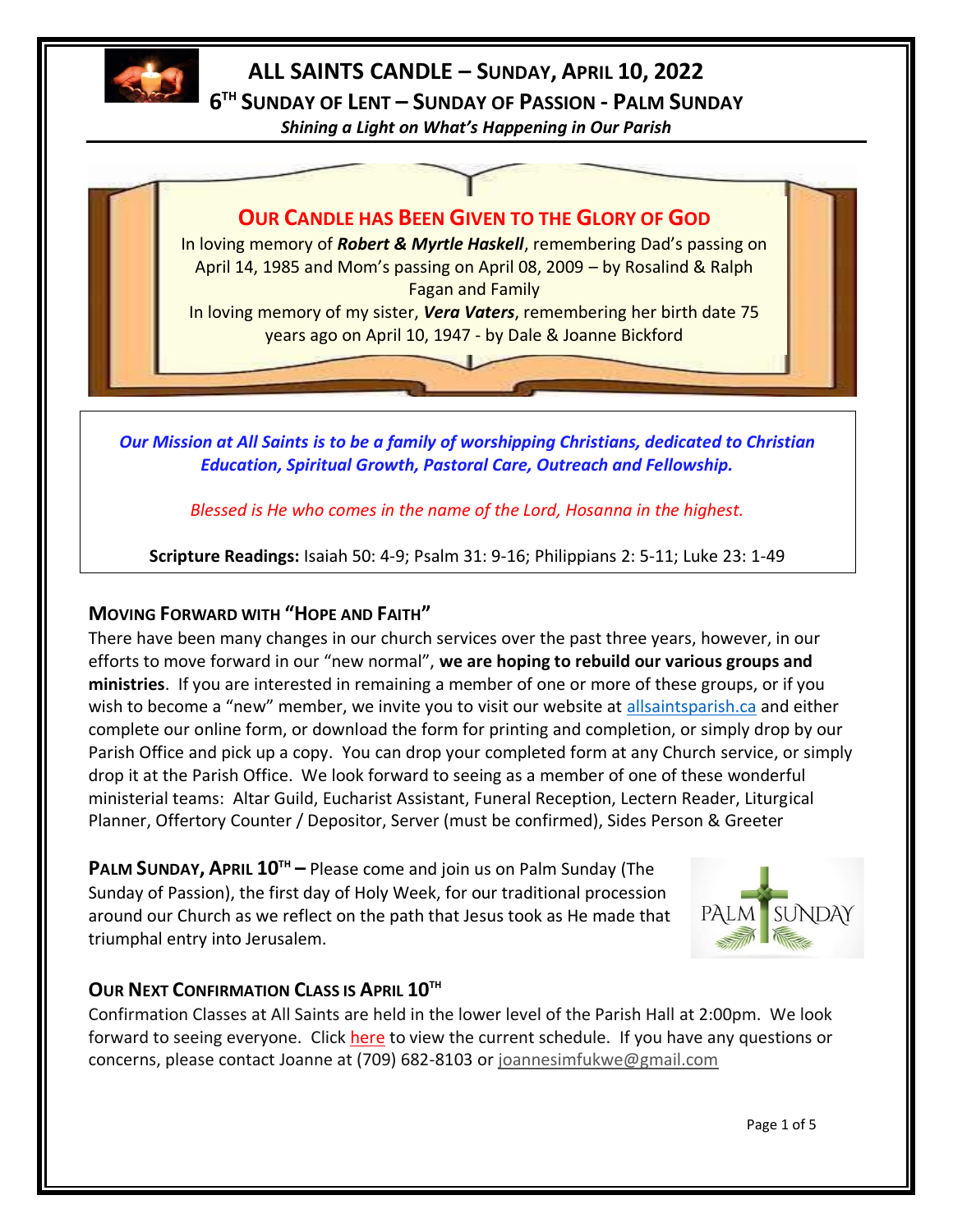

**ACW BREAKFAST WITH THE EASTER BUNNY, APRIL 16TH -** All Saints Parish ACW are hosting a Breakfast with the Easter Bunny on Saturday, April 16<sup>th</sup>, from 8:30am – 11:30am. Adults \$10 and Children \$5. Come along and bring a friend and the kids for some special attractions with the Easter Bunny. All are welcome.

#### **MEN'S FELLOWSHIP GROUP RETURNS, APRIL 21**

We are delighted to announce that our Men's Fellowship group is returning on Thursday, April 21 at 7:00pm. Please join us in our Parish Hall for some renewed fun and fellowship. If you have any questions, please contact Percy Greenslade at 682-1180





- **ST. GEORGE'S DAY TAKE-OUTS, APRIL 22 & 23 -** In just two weeks we will be hosting our annual St George's Day Business and Community Take-Out Cold Plates. With the severe restrictions of COVID behind us, we really need your help to make this the great success it always was. The cost is only **\$15**. There are many ways you can help:
- Make salads / peel potatoes / slice tomatoes / make coleslaw
- Canvas your office and co-workers to place an order and we will deliver it. Order forms are available from Aura Farrell or Enid Haines, or just call the Office at 834-4501
- If you are available, perhaps you could help out on the assembly line early Friday morning (April 22) and/or maybe not-so-early on Saturday morning
- In just an hour or two you could help deliver the meals on either Friday or Saturday morning, or maybe even both

Please mark your calendars: Friday, April 22<sup>nd</sup> for business orders, and Saturday, April 23<sup>rd</sup> for community orders.

**PWRDF - UKRAINE EFFORT -** PWRDF is supporting the emergency response of those displaced by the invasion of Ukraine through its partner ACT Alliance with \$20,000, and is accepting donations. As the war in Ukraine began on February 24, tens of thousands of Ukrainians became displaced, fleeing for safety in neighbouring countries. ACT member Hungarian Interchurch Aid, who has been working in Ukraine for more than 25 years in humanitarian and development projects, has already shipped 28 tons of food to support those fleeing to Hungary,



and their staff has been working with refugees at the Ukraine/Hungary border. Donations to PWRDF for Ukraine can be made by emailing pwrdf@pwrdf.org or by mail at PWRDF 80 Hayden Street, Toronto, ON M4Y 3G2. **Please specify it is for Ukraine**.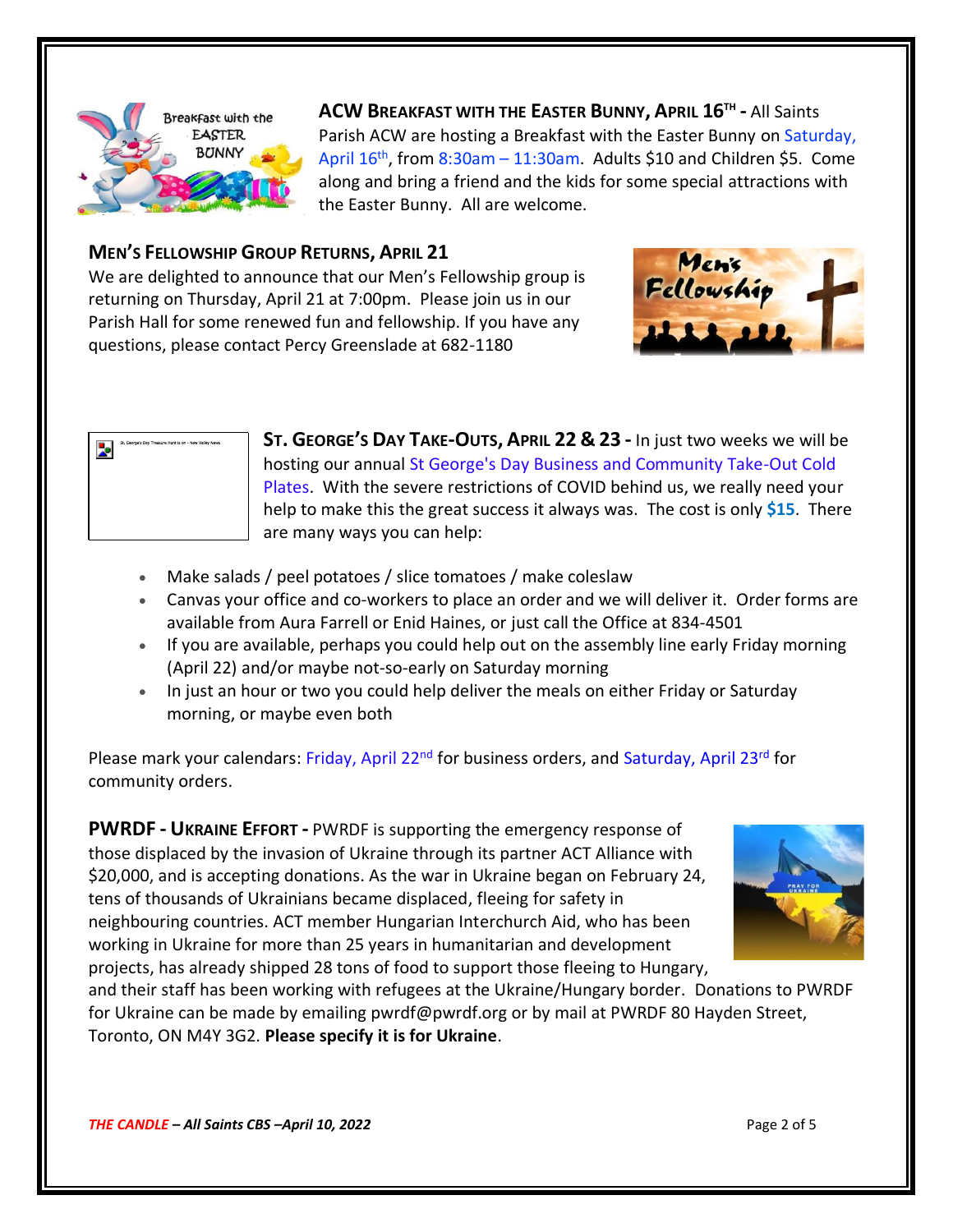**PARISH HALL IS NOW AVAILABLE FOR ALL RENTALS –** We are delighted that our Parish Hall is now available for all types of rentals: Baby Showers, Bridal Showers, Weddings, Business Meetings, and any other organizations needing a place to meet. To place your booking, please call our Office at 834- 4501, or via email at office@allsaintsparish.ca

#### **DONATIONS FOR THE GATHERING PLACE**

As a part of their Christian Response, this year's Confirmation Class are collecting personal care and hygiene items for the Gathering Place. If anyone in the congregation would like to help, donations will be accepted until April 24<sup>th</sup>. Items being collected include: razors, shaving cream, soap, body wash, shampoo, face clothes, hand towels, socks and underwear, etc. The Confirmation Class thanks you for your support!!!

#### **NOMINATIONS FOR VESTRY**

There are currently 7 positions open for election. If you are interested in a seat on Vestry, and being a part of this exciting management Team, please forward your name to the Parish Secretary at… [secretary@allsaintsparish.ca](mailto:Nominations%20for%20Vestry%20%20There%20are%20currently%207%20positions%20open%20for%20election.%20%20If%20you%20are%20interested%20in%20a%20seat%20on%20Vestry,%20and%20being%20a%20part%20of%20this%20exciting%20management%20Team,%20please%20forward%20your%20name%20to%20the%20Parish%20Secretary%20at…%20secretary@allsaintsparish.ca%20%20?subject=Nominations%20for%20Vestry)

## **AGM COMMITTEE REPORTS**

Committee Chairs are asked to prepare their annual reports in preparation for our AGM, which is tentatively scheduled for April 24<sup>th</sup> (subject to change). Please email them to the Parish Secretary at [secretary@allsaintsparish.ca](mailto:Committee%20Chairs%20are%20asked%20to%20prepare%20their%20annual%20reports%20in%20preparation%20for%20our%20AGM,%20which%20is%20tentatively%20scheduled%20for%20April%2024th%20(subject%20to%20change).%20%20Please%20email%20them%20to%20the%20Parish%20Secretary%20at%20secretary@allsaintsparish.ca%20%20?subject=AGM%20Committee%20Report)



**BIRTHDAY SUNDAY -** Our traditional "Birthday Sunday" - the first Sunday of every month - is back!!!

On this Sunday, we as a Parish Family acknowledge all those who will be celebrating a birthday in each month.

**ALL SAINTS TEA ROOM -** Our Tea Room is once again at full capacity and there is not need to pre-register anymore. We would like to thank all those who continue to attend and support our Wednesday luncheons, and we certainly look forward to seeing you each week for some great food, fun, and fellowship. Many thanks to Enid and her Team. If you have any questions, please contact Enid Haines at 682-9367, or Aura at 682-3775.



**JOIN OUR LIVE STREAMING TEAM -** Our Parish has been receiving some great feedback with respect to our Live Streaming of Church services on FaceBook, and later archiving them on YouTube. This takes a degree of effort, and we have grown to the stage that we now need to expand beyond our current Team of two. If you feel you could help us with this *very rewarding ministry*, we would love to have you on our Team. It is not as complicated as one might think, so please do not be intimidated just because you have never been involved in broadcasting before. Neither were we!!!! If you are able to assist, please contact the Communications Team via email at: communications@allsaintsparish.ca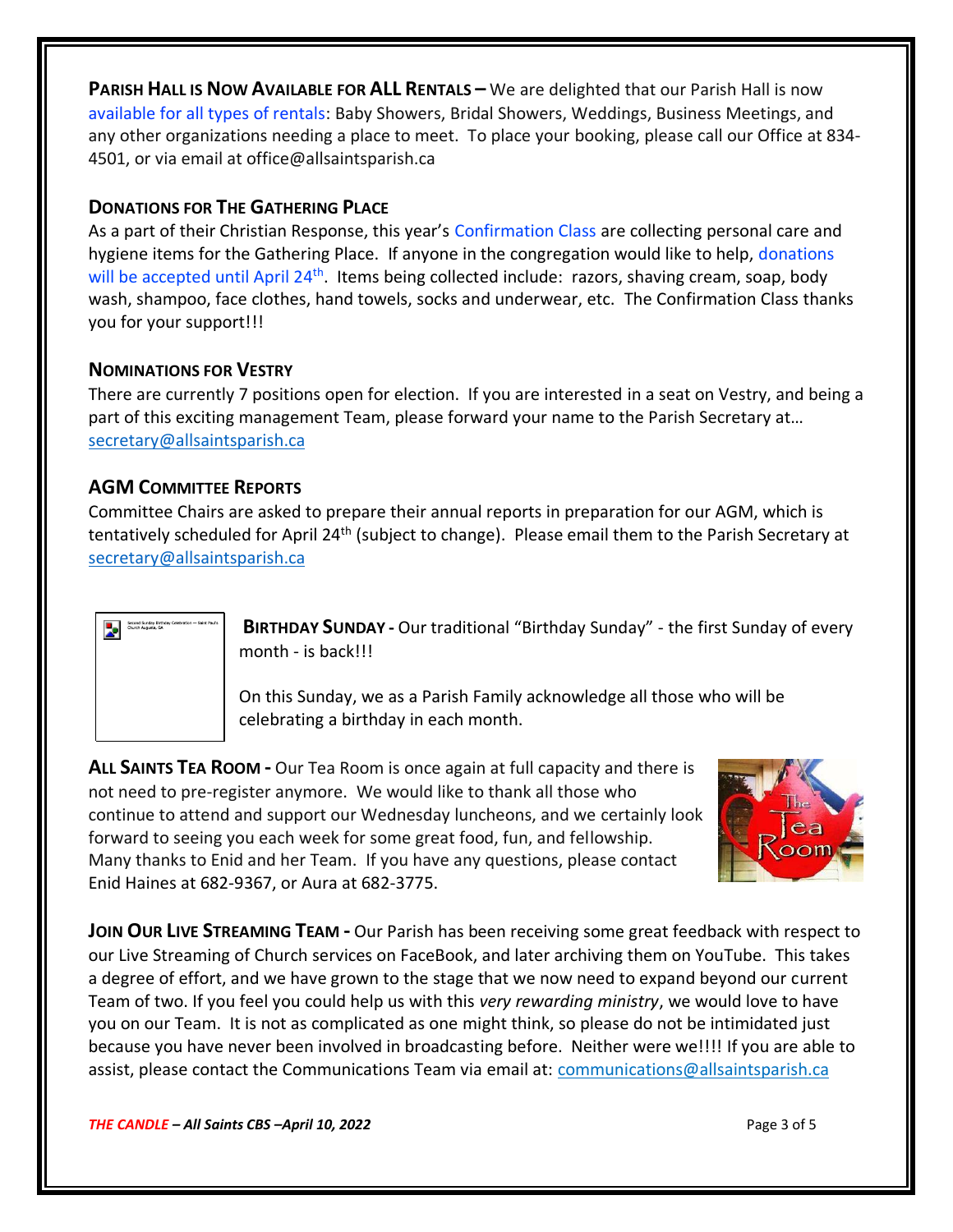

**DO WE HAVE YOUR EMAIL ADDRESS? -** Email has become one of the quickest ways for our Parish to keep you informed. If we do not already have your email address on file, or you are not regularly receiving our bulletins and information updates, we would love to deliver them to you. Please email it to [communications@allsaintsparish.ca,](mailto:communications@allsaintsparish.ca?subject=eMail%20Address%20Update) or simply [click here](http://allsaintsparish.ca/email_updates) to complete our online email registration form.

**SPONSORING 'THE CANDLE' -** We invite you to sponsor our weekly bulletin, **'***THE CANDLE***'**, and have it dedicated in memory of a loved one. Your personal tribute will be prominently posted on the Bible graphic located at the top of the front page, and your kind donation of \$25 would be greatly appreciated. Additionally, you can honor a loved one by posting your



favourite picture, along with a memorial verse, and your kind donation of \$50 for this full-page tribute is greatly appreciated. A paper copy of '*THE CANDLE*' is distributed at all Sunday services, and a digital copy is permanently archived on our Parish website at [allsaintsparish.ca](http://allsaintsparish.ca/thecandle.html)

**CHURCH OFFERTORY ENVELOPES -** We encourage you to continue to use our secure mail drop-slot,



located at the top of the stairs, just to the left of the main entrance of our Parish Hall. You may also e-Transfer your offering via Interac simply by emailing it to *donations@allsaintsparish.ca*. And of course, we always encourage you to consider signing up for our eGivings program which automatically deposits your offering at whatever interval you choose: weekly, bi-weekly, or monthly. Simply [click here](http://allsaintsparish.ca/egiving-online-information-form) to register, or go to our website and

follow the eGiving notes. If you have [any](https://wfsites-to.websitecreatorprotool.com/870a5dd5.com/Admin/%7BSK_NODEID__22939341__SK%7D) questions, please email your Finance Team at [finance@allsaintsparish.ca,](mailto:finance@allsaintsparish.ca) or call our Office at 834-4501.

## **IN MEMORIAM – ELECTRONIC ROAD SIGN**

- In memory of *David Butler*, remembering his passing on March 09, 2022 by Calvin Toope and Fay Wheaton
- In memory of *David Butler*, remembering his passing on March 09, 2022 by Joan & Bob Smith

## **IN MEMORIAM – GENERAL OPERATIONS**

- In memory of *Kevin Peach*, remembering his passing on April 8<sup>th</sup> by Roger & Janice and Family
- In memory of *Nicholas Petten*, remembering his birthday on April 11th by Myrtle & Ern Fowler
- In memory of our dear parents, *Noah & Mary Porter* on their Wedding Day, April 11, 1945 with love from their seven Sons, seven Daughters and their Families
- In loving memory of our Mom and Dad and two brothers, *Mary Anne*, *William*, *William Jr* and *Leonard Rideout* – by The Family.

#### **UKRAINE FUND**

• In support of the *People of Ukraine* – by Linda Peach

*THE CANDLE – All Saints CBS –April 10, 2022* Page 4 of 5